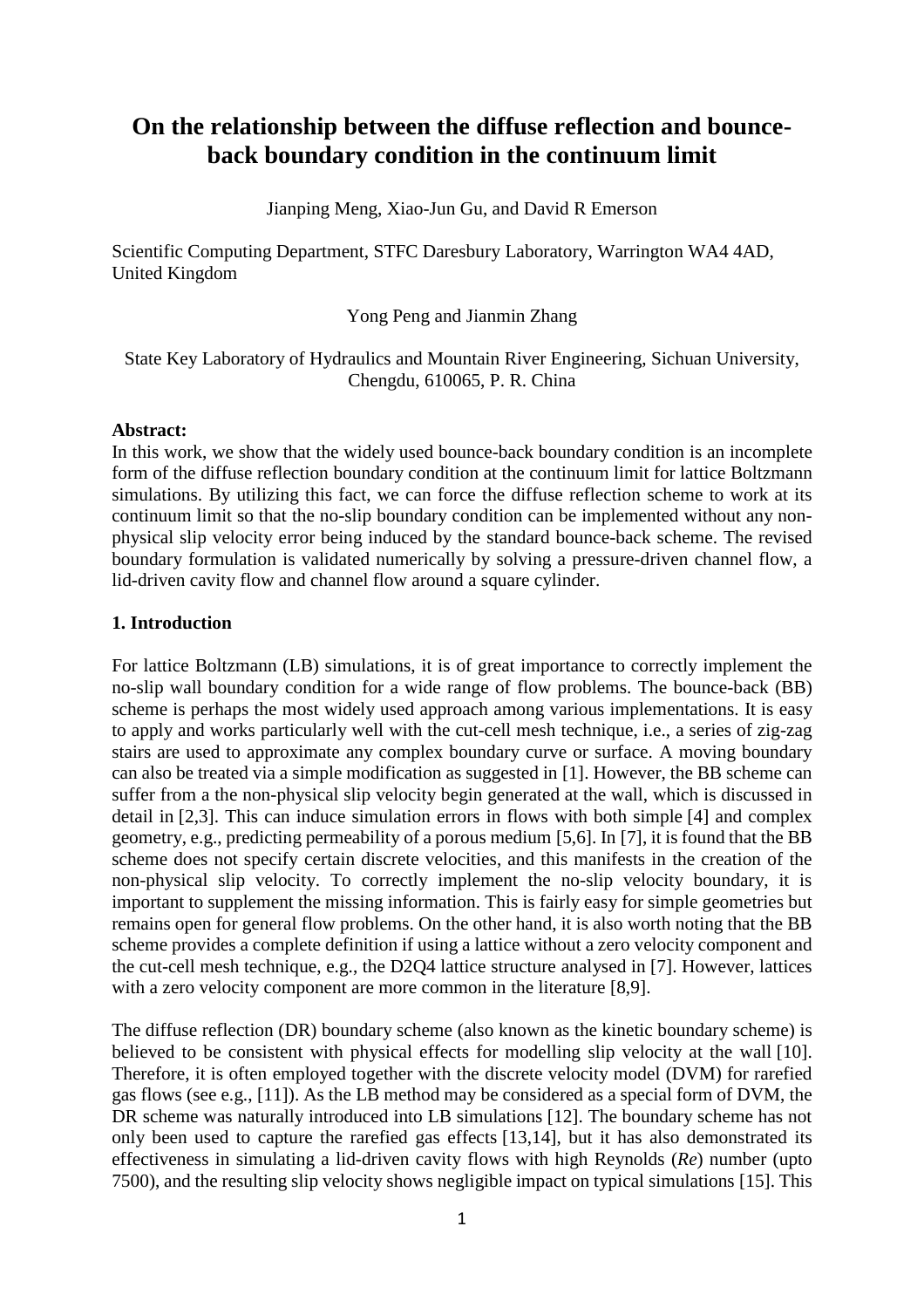arises because that the slip velocity become negligible with increasing Reynolds number and decreasing Knudsen (*Kn*) number. In the limit of  $Kn \to 0$ , the no-slip boundary will be fully recovered.

In this work, by investigating the limiting behavior of the DR scheme as  $Kn \to 0$ , we find that the BB scheme represents an incomplete form of the continuum limit of the DR scheme. Therefore, we are able to supplement the information missed by the BB scheme, and correctly implement the no-slip velocity boundary for a general problem. In the following, we will briefly introduce the lattice Boltzmann model and the two boundary conditions and then analyze the relationship between the two schemes. Based on the identified relationship, we devise an equilibrium diffuse reflection (EDR) boundary scheme for correctly implementing the no-slip boundary condition. Finally, we validate the proposed boundary formulation by simulating a pressure-driven channel flow, a lid-driven cavity flow and channel flow around a square cylinder.

#### **2. Lattice Boltzmann model**

The lattice Boltzmann model can be derived via various procedures, see, e.g. [16–18], and may be considered a special form of DVM [13,19]. Its governing equation can be written as

<span id="page-1-0"></span>
$$
\frac{\partial f_{\alpha}}{\partial t} + \mathcal{C}_{\alpha} \cdot \frac{\partial f}{\partial r} = \frac{1}{\tau} \left( f_{\alpha}^{eq} - f_{\alpha} \right),\tag{1}
$$

which describes the evolution of the single-particle distribution function  $f_{\alpha}(r,t)$  for the  $\alpha$ th discrete velocity  $C_{\alpha} = (c_x, c_y)$  at position  $r = (x, y)$  for two-dimensional flows. For simplicity, the particle interaction can be modeled using a relaxation term towards the discrete equilibrium distribution function  $f_{\alpha}^{eq}(r,t)$ . For incompressible and isothermal flows, the Maxwellian distribution can often be truncated into a second-order polynomial, i.e.,

$$
f_{\alpha}^{eq} = \rho g_{\alpha}^{eq} = \rho w_{\alpha} \left\{ 1 + \frac{\mathcal{C}_{\alpha} \cdot V}{\theta_{0}} + \frac{1}{2} \left[ \frac{(\mathcal{C}_{\alpha} \cdot V)^{2}}{\theta_{0}^{2}} - \frac{V \cdot V}{\theta_{0}} \right] \right\},
$$
 (2)

which is determined by the density,  $\rho$ , the fluid velocity,  $V = (u, v)$ , and the reference temperature,  $\theta_0$ . The relaxation time,  $\tau$ , is related to the viscosity,  $\mu$ , via the relation  $\mu = p\tau$ . The Reynolds number and Knudsen number can also be defined accordingly, see [15] for details. Together with Eq. [\(2\),](#page-1-0) a D2Q9 lattice model with nine discrete velocities

$$
c_x = \sqrt{3\theta_0}(0, 1, 0, -1, 0, 1, -1, -1, 1),
$$
\n(3)

and

$$
c_y = \sqrt{3\theta_0}(0, 0, 1, 0, -1, 1, 1, -1, -1),\tag{4}
$$

is often adopted, where the corresponding weights are

$$
w = \left(\frac{4}{9}, \frac{1}{9}, \frac{1}{9}, \frac{1}{9}, \frac{1}{9}, \frac{1}{36}, \frac{1}{36}, \frac{1}{36}, \frac{1}{36}\right).
$$
(5)

With the discretized model, the macroscopic fluid density and flow velocity can be obtained from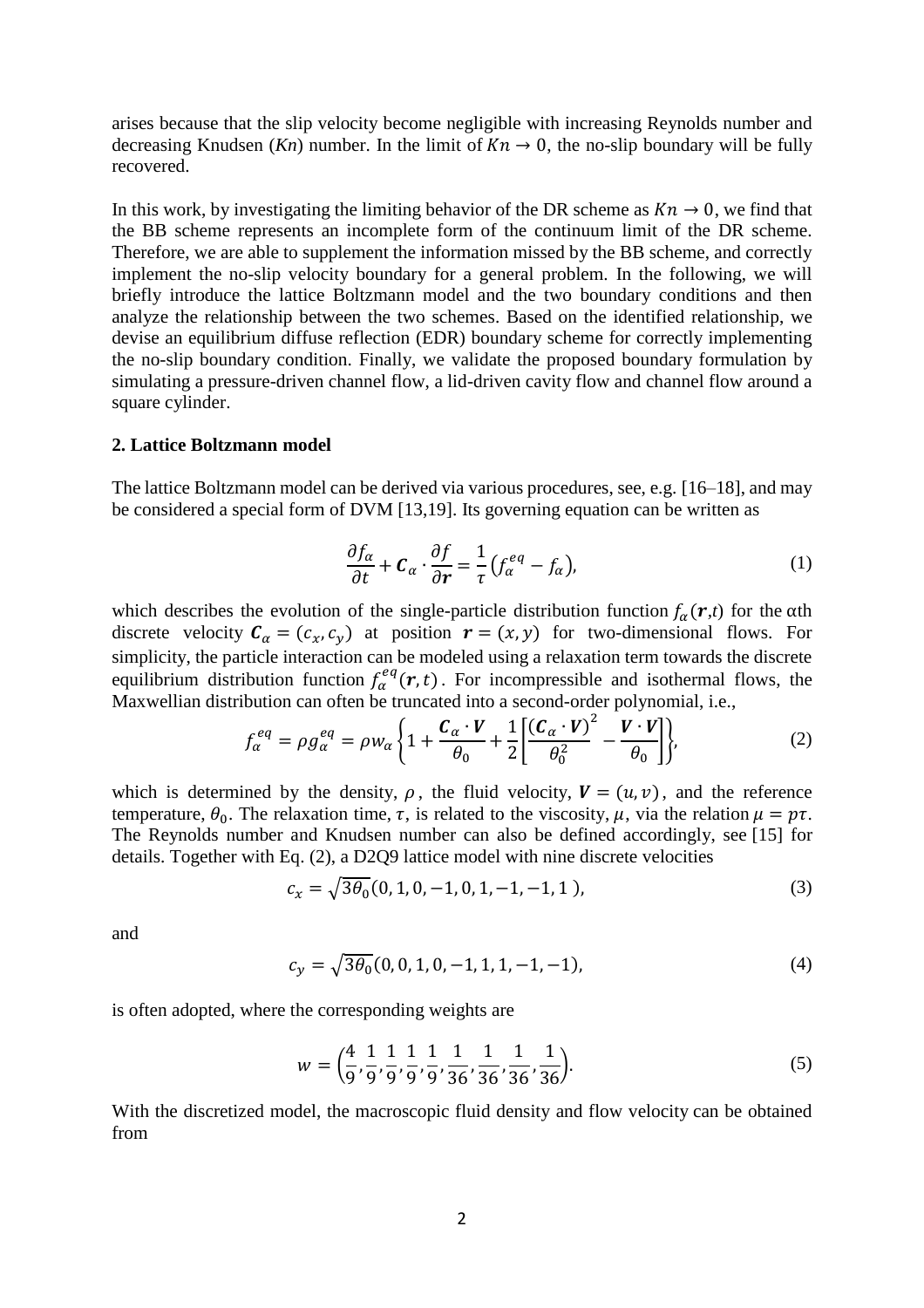<span id="page-2-1"></span>
$$
\rho = \sum_{\alpha=0}^{8} f_{\alpha} \qquad \rho V = \sum_{\alpha=0}^{8} f_{\alpha} C_{\alpha}.
$$
\n(6)

Eq. (1) can be solved numerically by using the scheme

$$
f_{\alpha}(t+dt, r+c_{\alpha}dt) - f_{\alpha}(t, r) = \frac{dt}{\tau + 0.5 \ dt} (f_{\alpha}^{eq} - f_{\alpha}), \tag{7}
$$

which is second-order accurate in both time and space [20].

#### **3. Continuum limit of diffuse-reflection boundary condition**

For convenience, we briefly give the definition of the DR scheme and the BB scheme for the D<sub>2</sub>Q9 lattice.

With the DR scheme, an outgoing particle completely forgets its history and its velocity is renormalized by the Maxwellian distribution. Moreover, we also assume that the effective particle-wall interaction time is small in comparison to any characteristic time of interest and no permanent adsorption occurs. To write down the mathematical description, the discrete velocities are categorized into three sets, i.e., incoming (blue solid lines, notated as  $\xi_l$ ), outgoing (red dashed lines, notated as  $\xi_0$ ), and parallel (black dash-dot lines, notated as  $\xi_p$ ), see [Figure 1](#page-2-0) and [Figure 2.](#page-3-0)



<span id="page-2-0"></span>Figure 1 Schematic of a bottom wall boundary. Wall is illustrated by using gray shading.

For a planar surface, the surface normal  $\boldsymbol{n}$  is often used to distinguish the three types of discrete velocities. As has been shown in [Figure 1,](#page-2-0) for a bottom wall moving a velocity  $V_b = (u_b, v_b)$ , we have  $\alpha \in \xi_l$  if  $(C_{\alpha} - V_b) \cdot (0,1) < 0$ ,  $\beta \in \xi_0$  if  $(C_{\beta} - V_b) \cdot (0,1) > 0$ , and  $\gamma \in \xi_P$  if  $(C_V - V_b) \cdot (0.1) = 0$ . For generality, the vertical component  $v_b$  is also considered which is often zero for the bottom wall shown in Figure 1. However, we note that a knowledge of the surface normal is not essential in the actual implementation. By using the cut-cell technique, it is possible to distinguish these three types by judging whether a particle will enter into the wall or not. Thus, the algorithm at boundary points can be specified according to the boundary types (e.g., the planar type shown in [Figure 1](#page-2-0) and the two corners shown in [Figure 2\)](#page-3-0).

For the D2Q9 lattice, the DR scheme can then be written as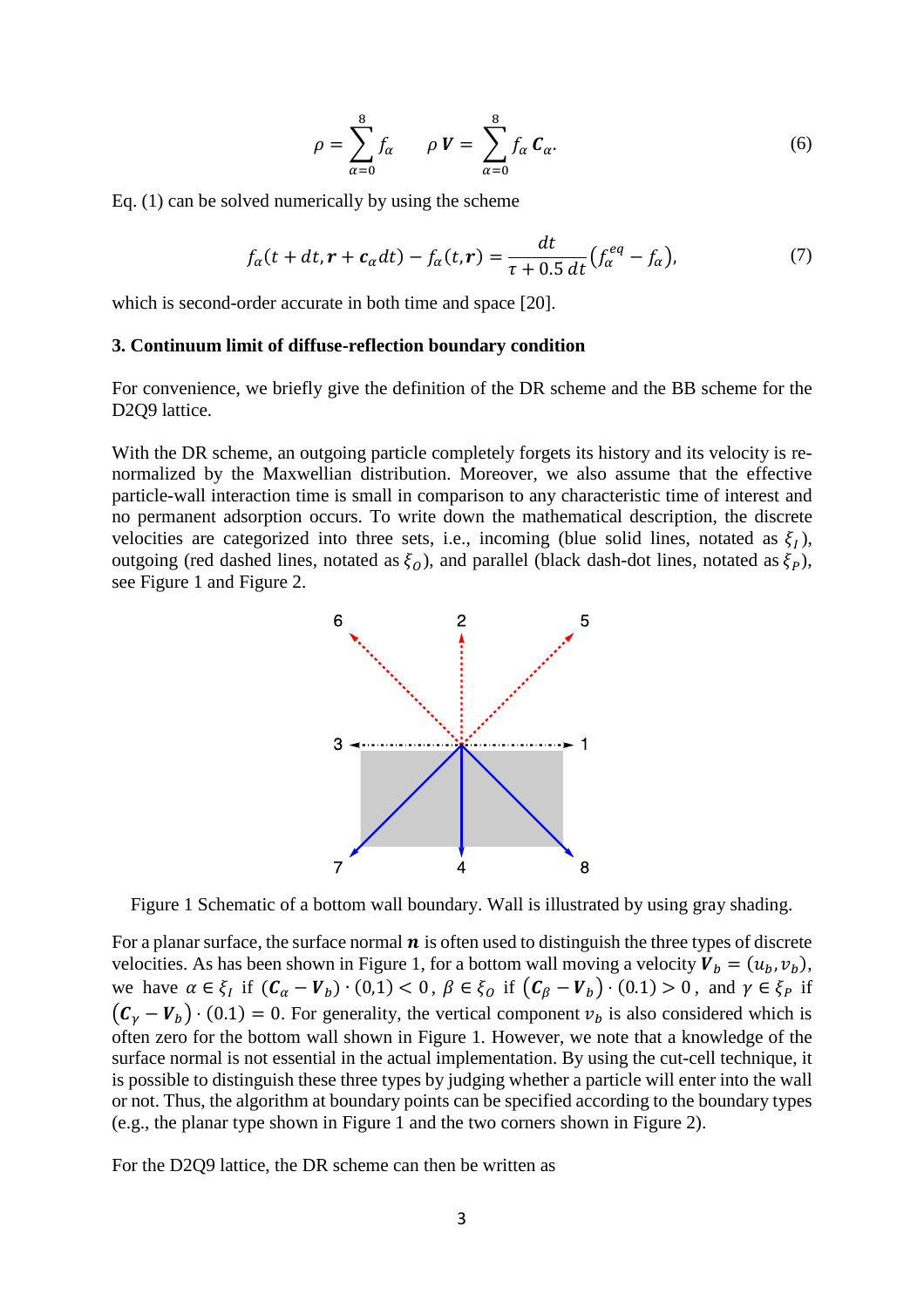$$
f_{\alpha\in\{\xi_o,\xi_P\}}^b = \frac{\sum_{\beta\in\xi_I} f_\beta^b}{\sum_{\alpha\in\xi_o} g_\alpha^{eq}(V_b)} g_{\alpha\in\{\xi_o,\xi_P\}}^{eq}(V_b)
$$
(8)

The first RHS term can be considered as the fluid density  $\rho_b$  at the wall obtained according to mass conservation, i.e.,

<span id="page-3-3"></span><span id="page-3-1"></span>
$$
\rho_b = \frac{\sum_{\beta \in \xi_I} f_{\beta}^b}{\sum_{\alpha \in \xi_O} g_{\alpha}^{eq}(V_b)}.
$$
\n(9)

At the bottom wall boundary, the set  $\xi_l$  includes discrete velocities  $\{7,4,8\}$ ,  $\xi_0$   $\{6,2,5\}$  and  $\xi_p$ {0,1,3}. Due to the exact advection associated with the particle nature of the lattice Boltzmann algorithm, we can calculate the mass of particles that cross the boundary by using the distribution function instead of flux terms, see also [21].

It is straightforward to write down the formulations for other planar boundaries. Corners are slightly more complicated. For instance, as shown in [Figure 2,](#page-3-0) discrete velocities {1,2,5} can be considered as the set  $\xi_l$ ,  $\{3,4,7\}$  as the set  $\xi_o$  and  $\{0,6,8\}$  as the set  $\xi_p$ . Thus, we can use Eq. [\(8\)](#page-3-1) implement the boundary scheme.



<span id="page-3-0"></span>Figure 2 Schematic of two types of wall boundary corners. Wall is illustrated by using gray shading. The discrete velocities are categorized into incoming (blue solid lines), outgoing (red dashed lines), and parallel (black dash-dot lines).

The main idea of the BB scheme is that an incoming particle distribution impacting the wall bounces back into the fluid domain in the opposite direction, and therefore the stationary noslip boundary is supposed to be enforced. Ladd [1] generalized the scheme for the moving body by using

<span id="page-3-2"></span>
$$
f_{\alpha}^{b} = f_{\overline{\alpha}}^{b} + 2w_{\alpha}\rho_{b}\frac{\mathcal{C}_{\alpha} \cdot \mathcal{V}_{b}}{\theta_{0}},
$$
\n(10)

which relates the unknown incoming  $f_\alpha^b$  to its known counterpart  $f_{\overline{\alpha}}^b$  with opposite discrete velocity (i.e.,  $C_{\overline{\alpha}} = -C_{\alpha}$ ) and a simple modification for specifying the boundary velocity. For the specific D2Q9 lattice and the bottom wall boundary, we can accordingly treat the discrete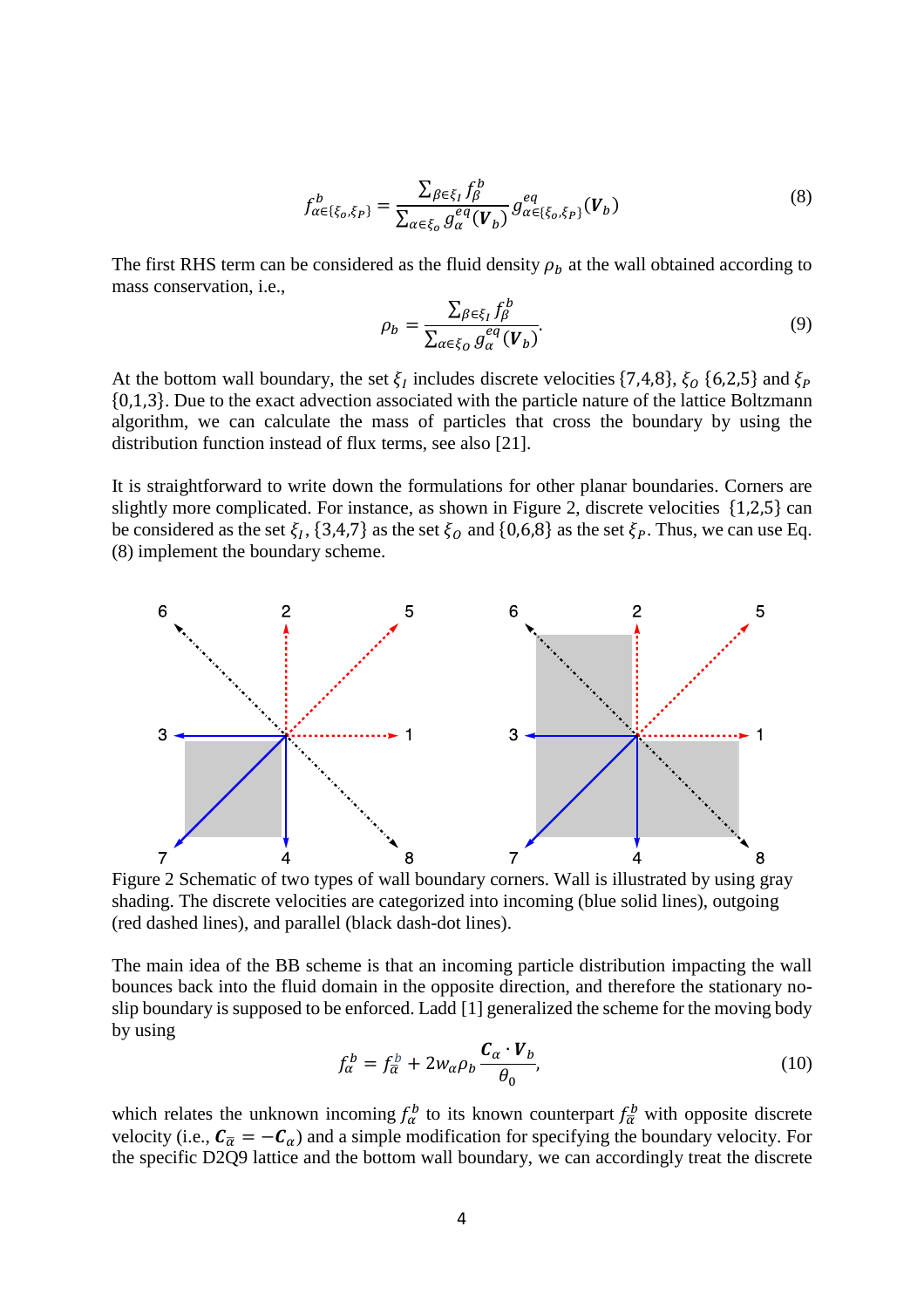velocity pair from the set  $\xi_0$  and the set  $\xi_l$ , respectively. However, as discussed in [7], there is no definition for those in the set  $\xi_P$ .

It is known that the DR boundary scheme will produce a slip velocity at the wall with finite Knudsen number [22]. At the limit of  $Kn \to 0$ , the slip velocity will naturally vanish, which can be seen from the slip velocity boundary formula. Therefore, according to Eq. [\(8\),](#page-3-1)  $f_{\alpha}^{b}$  =  $\rho_b g_\alpha^{eq}(V_b)$  for  $\alpha \in {\{\zeta_0,\zeta_P\}}$ . Moreover, at the limit, the fluid is always in local equilibrium, i.e.,  $f_{\beta \in \xi_I}^b = \rho_b g_{\beta}^{eq}(V_b)$  for  $\beta \in \xi_I$ . We note that two sets of equilibrium distribution must adopt the same density since discontinuities must be removed by the very fast particle collisions. Noticing the fact that for a pair of discrete velocities  $C_{\alpha}$  and  $C_{\overline{\alpha}} = -C_{\alpha}$ , we have

$$
\rho_b g_{\alpha}^{eq}(V_b) = \rho_b g_{\overline{\alpha}}^{eq}(V_b) + 2w_{\alpha}\rho_b \frac{\mathcal{C}_{\alpha} \cdot V_b}{\theta_0},\tag{11}
$$

which can be obtained by substituting velocities  $C_{\alpha}$  and  $C_{\overline{\alpha}}$  into Eq. [\(2\).](#page-1-0) Thus, we immediately obtain the relation presented in Eq. [\(10\),](#page-3-2) and we can conclude that, at the limit of  $Kn \to 0$ , the DR scheme reduces to the BB scheme for discrete velocity pairs in the sets  $\xi_l$  and  $\xi_0$ .

The foregoing observation presents an interesting foundation for the BB boundary condition, in particular for a moving boundary**.** That is, the BB scheme assembles the limiting behavior of the DR scheme. This observation is also consistent with the finding in [6], the non-physical slip velocity will reduce with decreasing the Knudsen number since the distribution functions for discrete velocities in the set  $\xi_P$  will tend to their equilibrium and will naturally cancel each other.

To remove the slip velocity, it is now possible to ensure the DR scheme operating under its continuum limit (i.e.,  $Kn \to 0$ ). For a pair of  $C_\alpha$  and  $C_{\overline{\alpha}}$ , we directly apply Eq. [\(10\)](#page-3-2) rather than the Eq.  $(8)$ 

$$
f_{\alpha}^{b} = f_{\overline{\alpha}}^{b} + 2w_{\alpha}\rho_{b}\frac{\mathcal{C}_{\alpha} \cdot V_{b}}{\theta_{0}} \quad \text{for} \ \alpha \in \xi_{0} \text{ and } \overline{\alpha} \in \xi_{I}, \tag{12}
$$

and, for the discrete velocity in the set  $\xi_P$ , we apply

<span id="page-4-1"></span><span id="page-4-0"></span>
$$
f_{\alpha \in \xi_P}^b = \rho_b g_{\alpha \in \xi_P}^{eq}(\boldsymbol{V}_b). \tag{13}
$$

Thus, we can eliminate the slip velocity, and we call Eqs. [\(12\)](#page-4-0) and [\(13\)](#page-4-1) 'equilibrium diffuse reflection' (EDR) scheme since the DR scheme is operating under the complete equilibrium state. In comparison to the BB scheme, the Eq. [\(13\)](#page-4-1) helps to eliminate the ambiguous definition for the discrete velocities in the set  $\xi_P$ . Using Eqs [\(12\)](#page-4-0) and [\(13\),](#page-4-1) it is easy to verify that

$$
\sum_{\alpha \in \xi_0} f_{\alpha}^{b} C_{\alpha} + \sum_{\beta \in \xi_1} f_{\beta}^{b} C_{\beta} + \sum_{\gamma \in \xi_1} f_{\gamma}^{b} C_{\gamma} \equiv \rho_b V_b,
$$

so that the no-slip boundary condition is exactly implemented.

We also need to alter Eq. [\(9\)](#page-3-3) of  $\rho_b$  for the EDR scheme. It is inconsistent with Eq. [\(12\)](#page-4-0) and may produce density discontinuities at solid boundary. To avoid this situation, we first write the local mass conservation as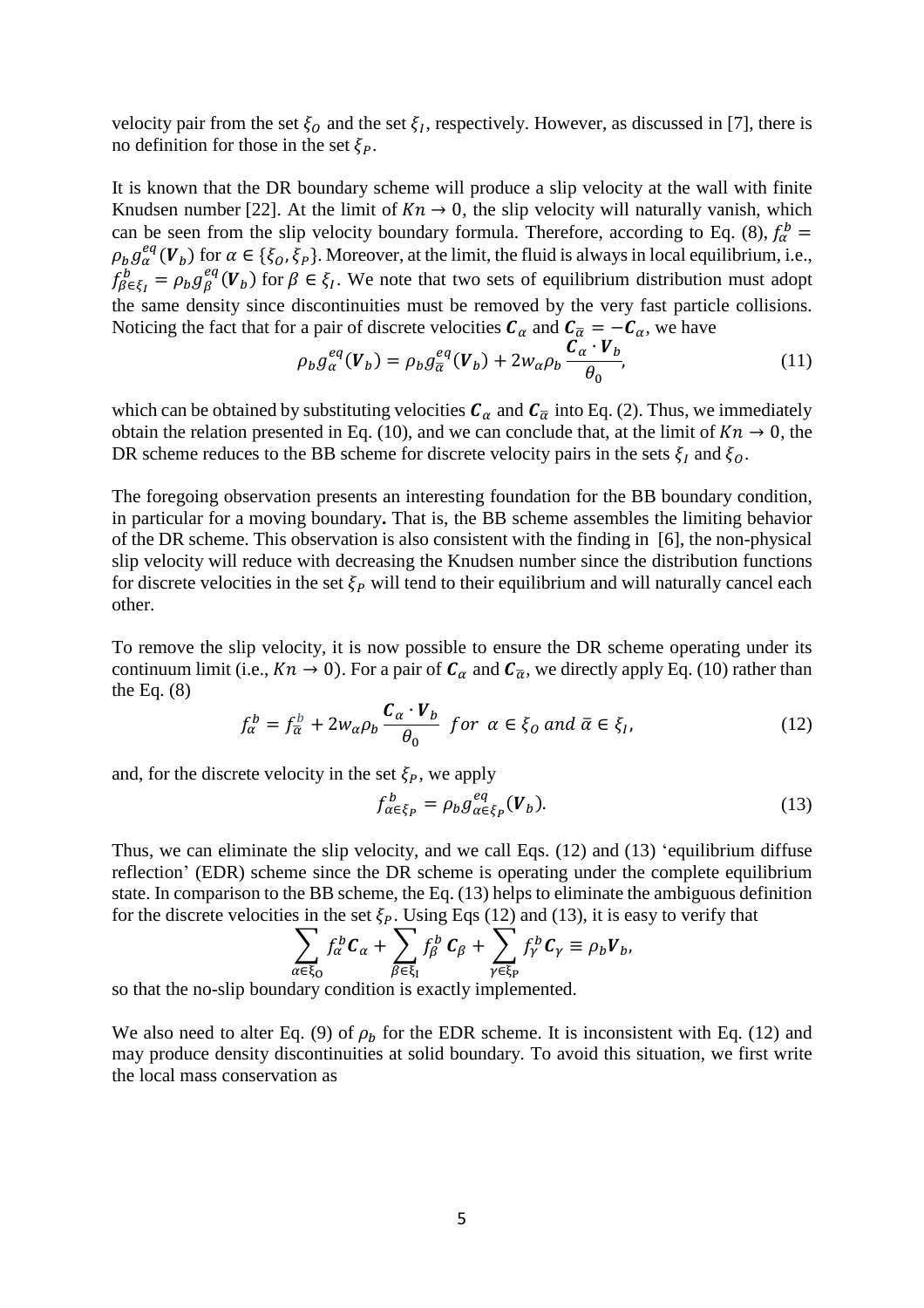$$
\sum_{\alpha \in \xi_0} f_\alpha^b + \sum_{\beta \in \xi_I} f_\beta^b + \sum_{\gamma \in \xi_P} f_\gamma^b = \rho_b. \tag{14}
$$

Substituting Eqs. [\(12\)](#page-4-0) and [\(13\)](#page-4-1) into Eq. [\(14\),](#page-5-0) the only unknown quantity is the density,  $\rho_b$ , which can be obtained by solving the equation. For instance, the formulations at the boundary points shown in [Figure](#page-2-0) 1 and [Figure 2](#page-3-0) can be calculated as

<span id="page-5-0"></span>
$$
\rho_b = \frac{6(f_4 + f_7 + f_8)\theta_0}{\theta_0 + v_b^2 - \sqrt{3\theta_0}v_b},
$$

and

$$
\rho_b = \frac{36(f_3 + f_4 + f_7)\theta_0}{9\theta_0 + 3u_b^2 - 5\sqrt{3\theta_0}u_b + 3u_bv_b + 3v_b^2 - 5\sqrt{3\theta_0}v_b},
$$

respectively. The other planar boundaries and boundary corners can be treated in an analogous way. In these discussions, we are using physical units so that the reference temperature  $\theta_0$  is always presented. For the transformation to lattice units, one may refer to [15] for detail.

## **4. Numerical validations for equilibrium diffuse reflection scheme**

In the following, we will conduct a series of numerical validations for three typical benchmark problems. The first benchmark is the classical two-dimensional pressure-driven channel flow where the top wall is in motion. The channel length and height are set to be  $L$  and  $H$ , respectively, and we set the ratio  $L/H = 100$ . The pressure difference is set to be 0.00005  $\rho_0$  and the pressure at the outlet is set to be  $\rho_0$   $\theta_0$ . The fluid viscosity is 0.0017  $\rho_0\sqrt{\theta_0}$  H. The velocity of the top wall is (0.00001  $\sqrt{\theta_0}$ , 0). For this configuration, the density at the outlet,  $\rho_0$ , is chosen as the reference density and the wall temperature,  $\theta_0$ , as the reference temperature. The corresponding Knudsen number is 0.0017 using the channel height as the reference length. In [15], there is a detailed discussion on the transformation between various physical or lattice units, which, for brevity, is not discussed here.

The pressure profiles at the inlet and outlet including the corner points are specified using a first-order extrapolation scheme which is implemented in the way described in, e.g., [23]. The wall boundary is enforced in the way described by Eqs. [\(12\)](#page-4-0) and [\(13\).](#page-4-1)

The numerical results (see the left part of [Figure 3\)](#page-6-0) agree well with the analytical solution of the NS equations, even using a mesh of  $1000 \times 10$  cells. It is also observed that there is no non-physical slip velocity at the wall boundary nodes.

The numerical accuracy is measured for the stream-wise velocity component along the vertical centerline of the channel by conducting four simulations with 5, 10, 20, and 40 cells in the vertical (*Y*) direction. The errors are calculated against the analytical solution by using the  $L^2$ norm for a vector  $\phi$ , i.e.,

$$
E = \frac{\|\boldsymbol{\phi} - \boldsymbol{\phi}_R\|_2}{\|\boldsymbol{\phi}_R\|_2}.
$$
 (15)

where  $\|\phi\|_2 = \sqrt{\phi_1^2 + \cdots + \phi_n^2}$  and the reference solution is denoted by  $\phi_R$ . In this case, we consider the velocities at the six grid points specified by the simulations with five cells. The results in the right part of [Figure 3](#page-6-0) shows an accuracy slightly better than second-order. Since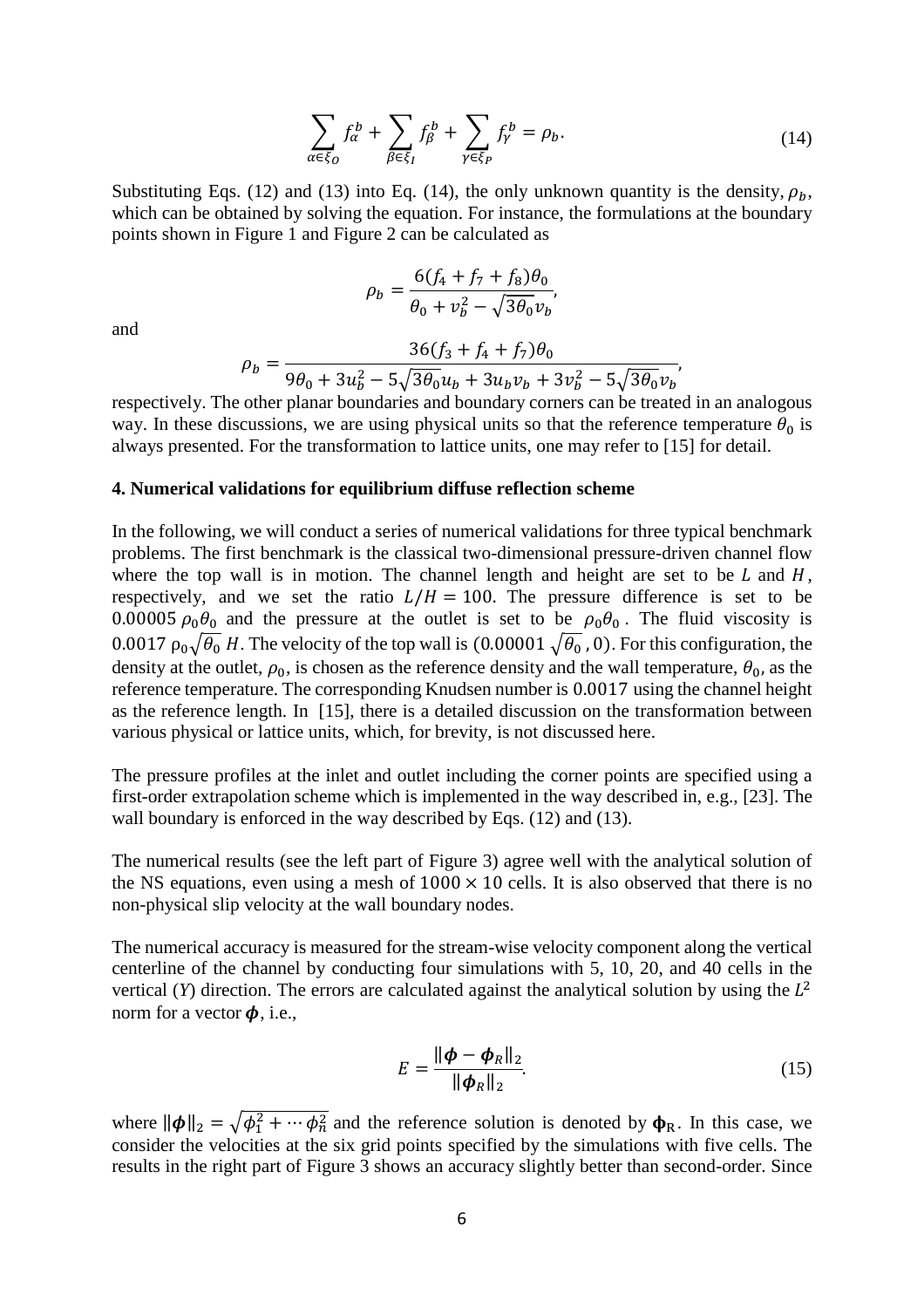there is no slip velocity at the wall boundary, no error is introduced into the bulk solution and we would expect to achieve the second-order accuracy of Eq. [\(7\).](#page-2-1)



<span id="page-6-0"></span>Figure 3 (Left) Profiles of stream-wise velocity component. The analytical solution is shown as the solid line. The speed is normalized by its maximum; (Right) Numerical accuracy. The ideal slope (-2) is shown using the solid line.

The second case is the lid-driven cavity flow, where the lid speed is fixed at 0.1  $\sqrt{\theta_0}$  and the wall temperature is held at the reference temperature  $\theta_0$ . To validate the boundary condition, we simulate three *Re* numbers i.e., 100, 400 and 1000. By using 256 × 256 cells, we compare the solutions with those in [24]. As has been shown in [Figure](#page-7-0) 4, the results agree well with each other, and importantly, there is again no non-physical slip velocity at the wall boundaries.

For the last validation, we consider a channel flow around a square cylinder at  $Re = 25$  defined by the square width  $D$  and the average velocity at the inlet. The channel length is set to be  $L =$ 15D and height  $H = 2.5D$ . The left bottom corner of the square is located at the point  $(4D, 0.75D)$ , see [Figure](#page-9-0) 6. At the inlet, we enforce a uniform velocity profile  $(0.05\sqrt{\theta_0}, 0)$  by using the proposed EDR formulation. For the outlet, we use the first-order extrapolation scheme to set a uniform pressure (density) profile  $\rho_0$ , i.e., the reference density. Therefore, the viscosity is 0.002  $\rho_0\sqrt{\theta_0} D$  and the Knudsen number is 0.002.

The simulation is conducted by using  $900 \times 150$  cells, and the results are compared to those given by an in-house multi-block Navier-Stokes (NS) solver, THOR, in which the finite volume approach has been employed. The diffusive and source terms are discretized by a central difference scheme and the QUICK scheme [25] is employed for the convective terms. A collocated grid arrangement is used and the interpolation scheme of Rhie and Chow [26] is employed to eliminate any non-physical pressure oscillations. For the purpose of comparison, we use the same mesh for both solvers. In [Figure 5,](#page-8-0) it is found that both solvers agree well with each other. In both corners and planar walls, the zero speed is correctly enforced. In [Figure](#page-9-0) 6, it shows that the flow features are correctly captured. In the LB predictions, the stagnation point is located at 5.959*D* while the NS solver gives 5.947*D*, the relative error is within 1.3%.

We also test the stability for this flow by using  $60 \times 10$  cells, which means only 4 cells are distributed on the square. The Reynolds number is adjusted while the inlet velocity is set to be  $(0.005\sqrt{\theta_0}, 0)$  and the outlet pressure is also  $\rho_0\theta_0$ . It is found that a stable simulation can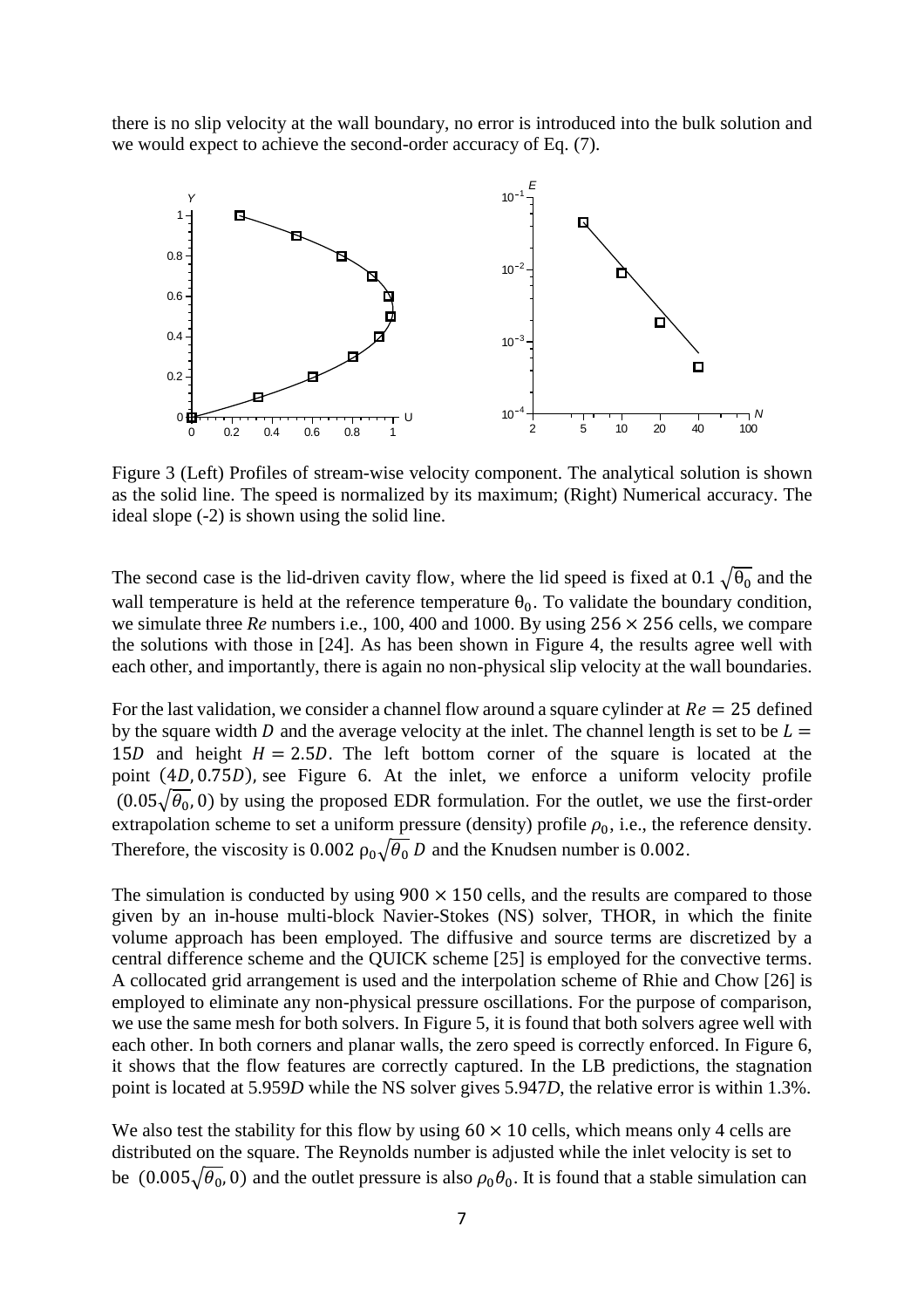be maintained where  $Re = 250$ ,  $Kn = 0.00002$  and the relaxation time in lattice units is 0.500866, which demonstrates satisfactory stability. Here a "stable" simulation means that the simulation lasts at least 300000 time steps without the occurrence of "*NAN*" and afterwards we stop monitoring.



<span id="page-7-0"></span>Figure 4 Profiles of horizontal (vertical) velocity component through the vertical (horizontal) centerline of the cavity. The horizontal and vertical components are normalized by the lid speed, which is set to be 0.1  $\sqrt{\theta_0}$  for all three cases. The benchmark solutions are taken from Ghia et al. [24].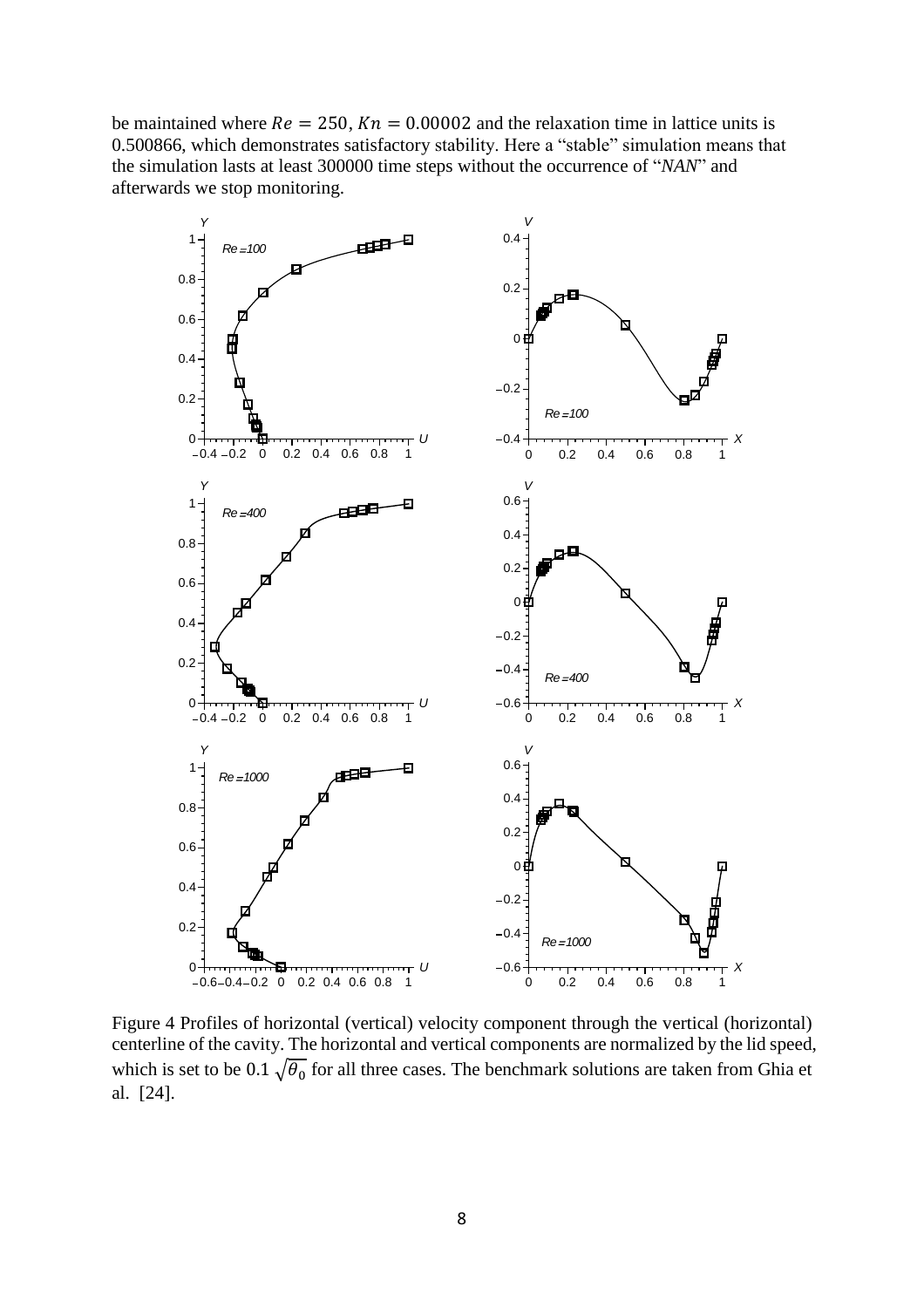

<span id="page-8-0"></span>Figure 5 Velocity profiles along: (Top left) the vertical line from the top left corner of the square to the top wall of the channel; (Top right) the vertical line from the middle point of top wall of the square to the top wall of the channel; (Bottom left) the vertical line from the top right corner of the square to the top wall of channel; (Bottom right) the horizontal line of the channel after the square. The symbols are the results of LB simulations with the proposed boundary conditions.

### **4. Concluding remarks**

By analyzing the limiting behavior of the DR boundary scheme at  $Kn \to 0$ , we have found that the commonly used BB boundary scheme is an incomplete form of the DR scheme, where the missing definition for the discrete velocities in the set  $\xi_{\rm P}$  induces the well-known non-physical slip velocity [7]. Utilizing this fact, we suggest the EDR scheme to implement the no-slip boundary condition, which ensures the DR scheme working under its equilibrium limit. To validate the scheme, numerical simulations are conducted for the pressure-driven channel flow, the lid-driven cavity flow, and the channel flow around a square cylinder, and satisfactory results are observed. We also note that the EDR scheme requires no extra effort in the implementation in comparison to the BB scheme although it could induce more computational overhead due to the calculation of the equilibrium function for the discrete velocities in the set  $\xi_{\rm P}$ . Although the validations are conducted for two-dimensional flows with boundaries aligned to grid lines in this work, for avoiding error induced by the geometry, the EDR scheme, i.e., Eqs. [\(12\),](#page-4-0) [\(13\)](#page-4-1) and [\(14\),](#page-5-0) can be applied to three-dimensional problems or curved boundaries since there are only minor modifications in comparison to the BB scheme, i.e., Eq. [\(13\).](#page-4-1) In fact, we have presented treatments for the corners shown in [Figure 2,](#page-3-0) which are ready for two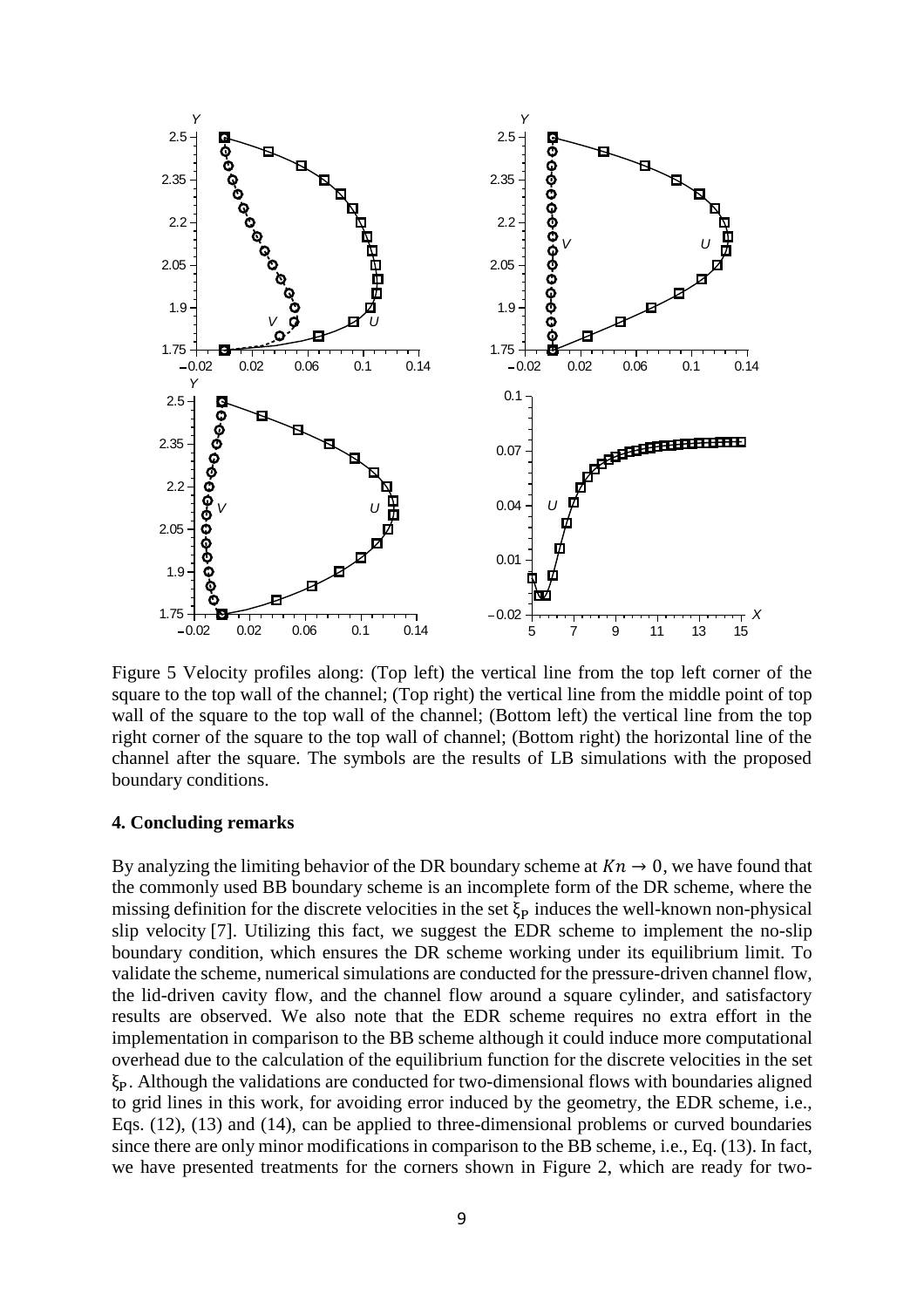dimensional curved boundaries. Nevertheless, directly applying the scheme to zig-zag stairs will be subject to geometry error, and we will investigate possible ways of improving accuracy in the near future, e.g., combing with spatial interpolations [27].

## **Acknowledgements**

Authors from the Daresbury Laboratory would like to thank the Engineering and Physical Science Research Council for their support under projects EP/N016602/1, EP/R029598/1, EP/P022243/1 and EP/N033841/1. Authors from the Sichuan University would like to thank the support from the National Natural Science Foundation of China (NSFC) (51579166) and the National Key Research and Development Program of China (2016YFC0401705). We also thank the Royal Society for their support on the bilateral visits under the project IE151119.



<span id="page-9-0"></span>Figure 6 Streamline plot of the flow around a square cylinder at  $Re = 25$ .

#### **References**

- [1] A. J. C. Ladd, J. Fluid Mech. **271**, 285 (1994).
- [2] X. He, Q. Zou, L.-S. Luo, and M. Dembo, J. Stat. Phys. **87**, 115 (1997).
- [3] R. Cornubert, D. D'Humières, and D. Levermore, Phys. D **47**, 241 (1991).
- [4] L.-S. Luo, W. Liao, X. Chen, Y. Peng, and W. Zhang, Phys. Rev. E **83**, 1 (2011).
- [5] C. Pan, L.-S. Luo, and C. T. Miller, Comput. Fluids **35**, 898 (2006).
- [6] P. Prestininzi, A. Montessori, M. La Rocca, and S. Succi, Int. J. Mod. Phys. C **27**, 1650037 (2016).
- [7] J. Meng, X.-J. Gu, and D. R. Emerson, J. Comput. Sci. (2017).
- [8] S. Chikatamarla and I. Karlin, Phys. Rev. E **79**, 1 (2009).
- [9] X. Shan, Phys. Rev. E **81**, 1 (2010).
- [10] J. Clerk Maxwell, Phil Trans R Soc Lond **170**, 231 (1879).
- [11] R. Gatignol, Phys. Fluids **20**, 2022 (1977).
- [12] S. Ansumali and I. V. Karlin, Phys. Rev. E **66**, 026311 (2002).
- [13] J. Meng and Y. Zhang, J. Comput. Phys. **230**, 835 (2011).
- [14] J. Meng, Y. Zhang, N. G. Hadjiconstantinou, G. A. Radtke, and X. Shan, J. Fluid Mech. **718**, 347 (2013).
- [15] K. Hu, J. Meng, H. Zhang, X.-J. Gu, D. R. Emerson, and Y. Zhang, Comput. Fluids **156**, 1 (2017).
- [16] Y. H. Qian, D. D'Humieres, and P. Lallemand, EPL Europhys. Lett. **17**, 479 (1992).
- [17] X. He and L.-S. Luo, Phys Rev E **56**, 6811 (1997).